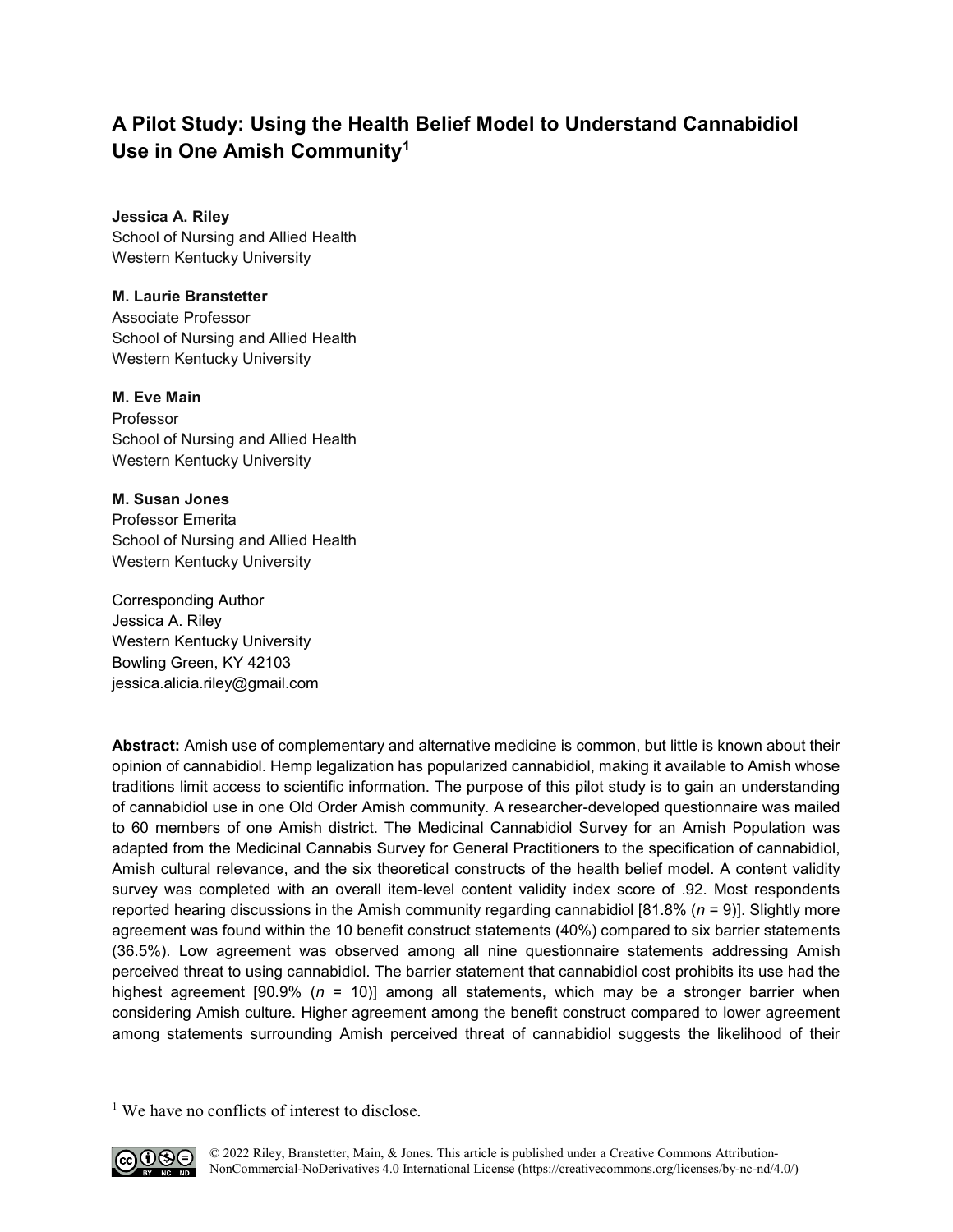cannabidiol use. A major limitation of this study was the sample size; therefore, the tool should be used in a large Amish sample to explore the findings of this pilot study.

Submitted October 7, 2021; accepted December 7, 2021; published April 13, 2022 <https://doi.org/10.18061/jpac.v2i2.8668>

**Keywords:** Amish, CBD, cannabidiol, alternative medicine, medical marijuana

 $\bigcap$  ince the eighteenth century, the Amish have maintained a distinctive cultural presence in North S ince the eighteenth century, the Amish have maintained a distinctive cultural presence in North<br>America, drawing on Anabaptist religious ideals that dictate separation from urbanization, government, and many consumer technologies (Kraybill et al., 2013). Their separatism does not prohibit their use of conventional medicine; however, costly treatments are less accepted, and their distinctiveness from mainstream North American society, lack of health insurance, and preference of complementary and alternative medicine (CAM) create unique health care vulnerabilities (Armer & Radina, 2006; Farrar et al., 2018). Amish adoption of cannabidiol (CBD) products is only implied by their history of CAM use, including chiropractors, herbal remedies, vitamin supplements, and iridology (Reiter et al., 2009; Sharpnack et al., 2010). Reasons behind Amish CAM use appear to be embedded in their culture while aligning with their lifestyle as a costeffective and more accessible health care service (Cuyún Carter et al., 2012; Reiter et al., 2009). Lessons incorporated into their primary education focus on skills necessary for their lifestyle and lack scientific topics, perhaps strengthening folklore as a guiding principle for Amish life (Gillum et al., 2011; Kraybill et al., 2013). Although Amish studies indicate Amish practice medical pluralism and report regular visits to a health care provider (HCP), their use and preference of CAM might not be discussed with their HCPs, who the Amish perceive may neither believe nor understand the benefits of CAM (Garrett-Wright et al., 2016; Reiter et al., 2009; Sharpnack et al., 2010). Similarly, medical marijuana (MM) studies have reported that users of MM utilize conventional medicine less because of perceived marijuana effectiveness. MM use and discontinuation of prescribed medication was often not disclosed to HCPs (Kruger & Kruger, 2019; Troutt & DiDonato, 2015). The emergence of CBD as a CAM suggests the likelihood of positive attitudes toward its use among Amish populations; however, the Amish adoption of CBD may be inversely correlated with the use of conventional medicine and Amish disclosure of CBD use may be low (Kruger & Kruger, 2019; Reed et al., 2015; Sharpnack et al., 2010; Troutt & DiDonato, 2015).

Cannabis has been grown as a natural medicinal for at least 6,000 years (Chandra et al., 2017). The acceptance of CBD use may be higher among Amish due to their beliefs in nature as God's handiwork and that the use of natural products brings them closer to God's intents (Kraybill et al., 2013; Reed et al., 2015). This naturalistic view of health is supported by their confidence in homeopathic books to guide health decisions (Rohr et al., 2019). Commonly used naturalistic health books might not include CBD or evidence-based guidance on its recommended use, necessitating cultural competence by HCPs when discussing CBD with their Amish patients. CBD research currently centers on its medicinal properties and adverse effects rather than on knowledge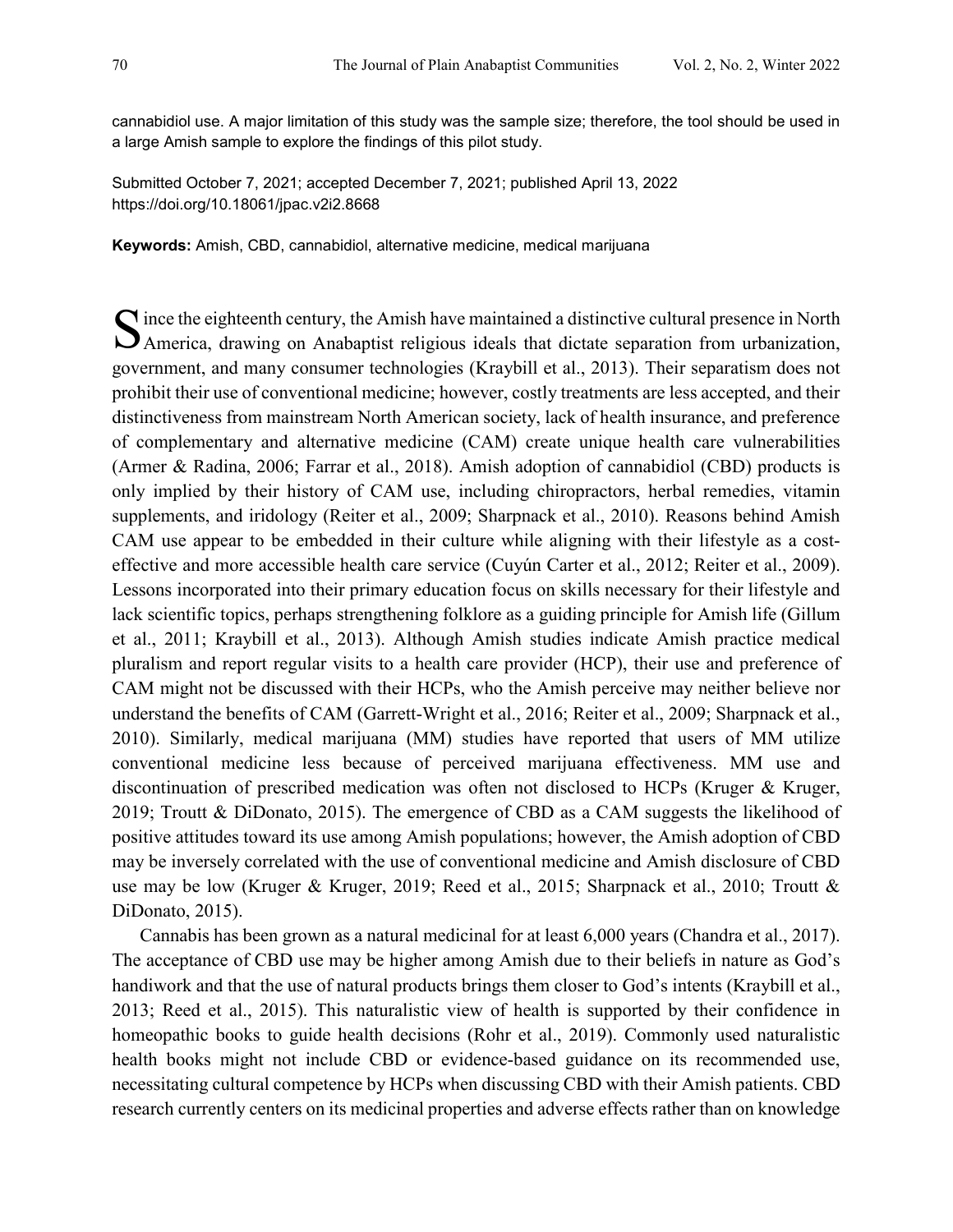and attitudes from users, with no information found regarding use of CBD among Amish. The purpose of this descriptive pilot study is to gain an understanding of CBD use in one Old Order Amish community.

#### **Literature Review**

The term *marijuana* indicates intoxicant preparations occurring from THC  $(\Delta^9$ tetrahydrocannabinol), the primary psychoactive component of cannabis and only one of more than 100 identified cannabinoids, or active constituents, found in the cannabis plant (Chandra et al., 2017). The second most common cannabinoid in cannabis is CBD, which is nonpsychoactive and found in fiber plants labeled as *hemp* (Chandra et al., 2017; Hemp Farming Act, 2018). The chemical composition of THC and CBD in each cannabis plant is influenced by cultivation techniques, climate, soil, and cannabis strain (Chandra et al., 2017). In addition to the modulation of various pain states, CBD has anxiolytic<sup>[2](#page-2-0)</sup> properties in humans with minimal adverse effects (Chiang et al., 2012; Hurd et al., 2015; Kozela et al., 2017). The most frequently self-reported symptoms for CBD use include pain, anxiety, poor sleep, and depression (Corroon & Phillips, 2018; Urits et al., 2019; Wheeler et al., 2020). Compared to other cannabinoids, CBD is one of the most potent inhibitors of many cytochrome  $P450$  enzymes,<sup>[3](#page-2-1)</sup> resulting in potential drug interactions (Zendulka et al., 2016). Although studies have found CBD to have a good safety record and suggest its use may have anti-cancer protective properties, anti-inflammatory properties, and anxiolytic and antidepressant effects, the only medically sanctioned use is for epilepsy (U.S. Food and Drug Administration, 2020; Iffland & Grotenhermen, 2017; World Health Organization, 2017).

The 2018 Farm Bill was amended to redefine hemp as separate from marijuana, legalizing the use and production of regulated hemp and CBD with a THC concentration of no more than 0.3% (Hemp Farming Act, 2018). The Farm Bill recognizes the distinction between marijuana and hemp-derived CBD. However, the United States Drug Enforcement Administration in the Controlled Substances Act defines marijuana as a Schedule I controlled substance, including all chemical components of the cannabis plant such as CBD (U.S. Food and Drug Administration, 2020). Nonetheless, language defining CBD in the 2018 Farm Bill Act has prompted state-specific legislation on hemp production and research programs and led to the emergence of hemp as a new cash crop among agrarian communities in which Amish reside (National Conference of State Legislatures, 2020).

Product research on the manufacturing of CBD indicates many CBD products have varying degrees of THC or inadequate concentrations of CBD (Bonn-Miller et al., 2017; Pavlovic et al.,

l

<span id="page-2-0"></span><sup>&</sup>lt;sup>2</sup> A drug used to reduce anxiety.

<span id="page-2-1"></span><sup>&</sup>lt;sup>3</sup> Cytochrome P450 enzymes are a class of enzymes used by the body to process traditional and herbal medications. When more than one medication is taken that requires cytochrome P450 enzymes for its metabolism, they will compete with each other for binding sites to these enzymes (Deodhar et al., 2020). Because THC is metabolized by cytochrome P450, it effectively inhibits other medications with the same affinity, potentially leading to dangerously high levels of certain drugs in one's system. Similarly, medications that inhibit this enzyme taken concomitantly with CBD and THC products may inadvertently increase and prolong the bioavailability of CBD or THC.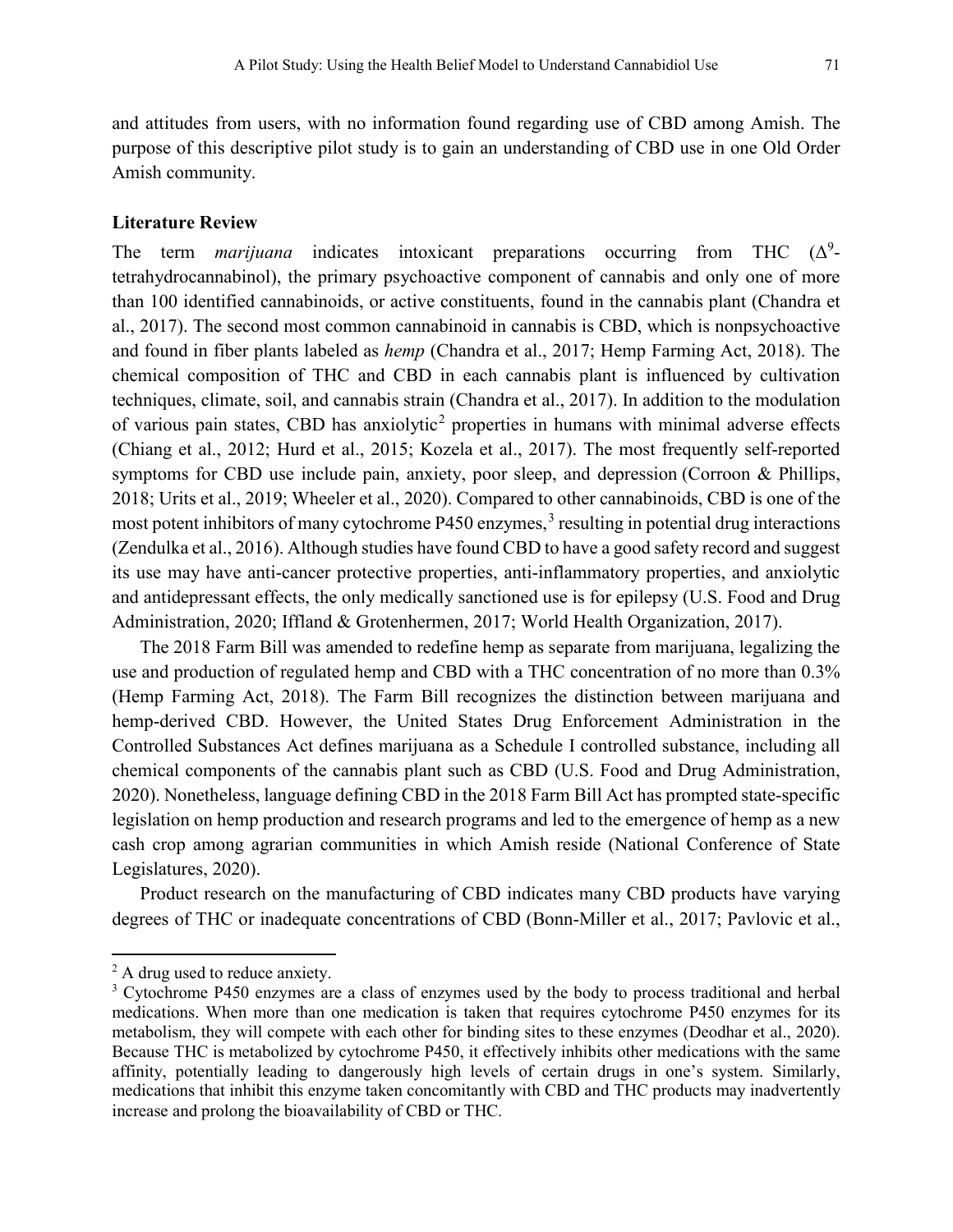2018). Concerns about the inconsistent dose delivery and quality control of CBD have prompted requests for policy changes and demand for the U.S. Food and Drug Administration (FDA) to institute more regulations on CBD products (Urits et al., 2019). Supercritical  $CO<sub>2</sub>$  technology is believed to extract the highest yield in CBD; however, the equipment's high cost may lead to the use of less expensive extraction techniques and contamination of CBD products with dangerous diluents (Pavlovic et al., 2018; Romano & Hazekamp, 2013). Although the FDA has published a list of companies whose concentrations of CBD are inconsistent (U.S. Food and Drug Administration, 2021), maintaining regulation amid growing CBD supply and demand is untenable. In a study exploring CBD use, attitudes, and knowledge among a population of 135 young adult respondents, 54.8% of CBD users reported at least one unexpected side effect (Wheeler et al., 2020). Two studies reported similar side effects from CBD among those who use it, with the most common including dry mouth, fatigue, euphoria ("feeling high"), and changes in appetite (Corroon & Phillips, 2018; Wheeler et al., 2020). The authors found that there is confusion regarding the legality and regulation of CBD, adding to safety concerns by CBD users with little knowledge of potential adverse effects of CBD (Corroon & Phillips, 2018; Wheeler et al., 2020).

Research indicates that the use of CAM is higher among Amish than non-Amish populations (Cuyún Carter et al., 2012; Reed et al., 2015; Sharpnack et al., 2010). Preference for CAM among Amish women compared to Amish men has been observed, with Amish men often consulting with their wives regarding herbal remedies (Ballou, 2004; Reed et al., 2015). Knowledge of herbal remedies and folk medicine is influenced by female-directed generational wisdom and spread through community networks and personal testimonies on the effects of remedies (Farrar et al., 2018; Purnell, 2021). Herbal remedies used by Amish and non-Amish are embraced as safer alternatives to conventional medications, often disregarding their potential adverse effects (Ekor, 2014; Garrett-Wright et al., 2016; Reed et al., 2015). The Amish use CAM as their first option for health care, often waiting to seek traditional interventions until the alternative approach has failed or more severe symptoms have developed (Garrett-Wright et al., 2016; Schoessow, 2014).

#### **Theoretical Framework**

The health belief model (HBM) is a conceptual framework that can be used to explore why Amish may or may not use CBD products by examining knowledge, attitudes, and beliefs that influence their choice to use CBD (Janz & Becker, 1984). Five constructs identified in Becker's HBM (perceived susceptibility, perceived severity, perceived benefits, perceived barriers, and cues to action) were used in this study, with the addition of Rosenstock's added concept, self-efficacy (Garner, 2014, pp. 321–322). The opposing forces of susceptibility and severity beliefs *versus* outweighed benefits *against* barriers beliefs have been postulated to create decision-making action. However, additional HBM constructs—cue to action and self-efficacy—were developed to identify additional triggers that predict one's action (Conner & Norman, 2005). Four main constructs of the HBM (susceptibility, severity, benefits, and barriers) are theorized to explain the readiness of Amish to take CBD. The HBM was operationalized in this study by defining *susceptibility* as Amish-perceived risk of using CBD; *severity* as Amish feelings about the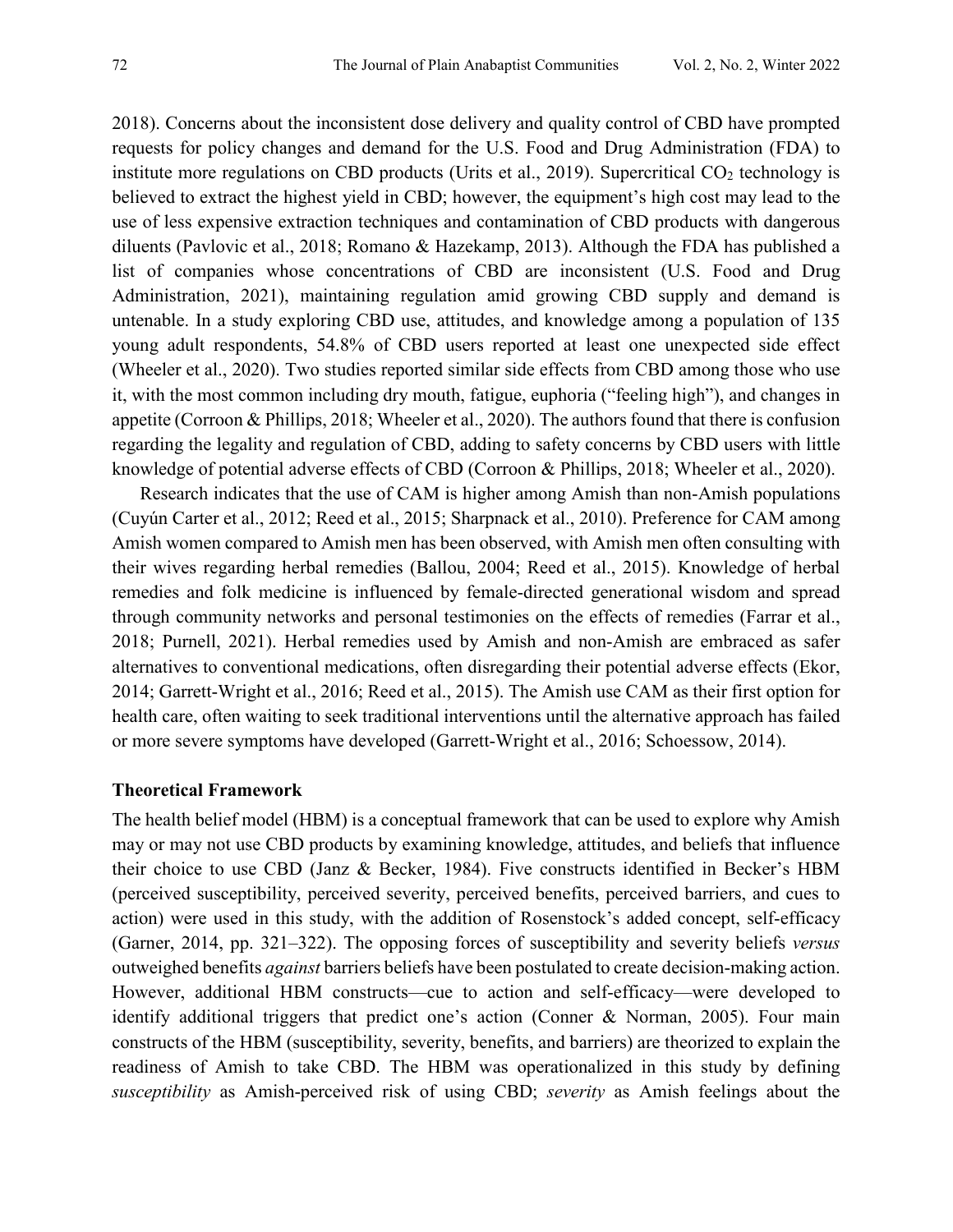seriousness of contracting an illness (both social and medical consequences) from using CBD; *benefits* as the perceived belief by Amish that using CBD can improve overall health or reduce disease threat; *barriers* as the perceived belief by Amish that using CBD will result in negative consequences; *cues to action* as the perceived external or internal pressures by Amish that stimulate them to use CBD; and *self-efficacy* as the perceived confidence by Amish in their abilities to use CBD appropriately. It is likely Amish will take CBD if they believe there are low risks to taking it (low susceptibility), few consequences both socially and medically (low severity), and more benefits that outweigh the risks and consequences of taking CBD than obstacles to taking it.

#### **Methodology**

To understand CBD use in one Amish community, a descriptive design was used to conduct this pilot study. Approval was obtained from a university review board. Permission was granted from the local Amish bishop to survey adult Amish community members in one rural southern community in the United States. Inclusion criteria were that the community members were age 18 years or older and read and understand English. There were no exclusion criteria.

#### *Instrument*

The literature was void of a tool that addressed the Amish population or assessed the knowledge and attitudes about CBD among the general population. With permission from the authors, a questionnaire was developed and adapted from the Medicinal Cannabis Survey for General Practitioners tool (Karanges et al., 2018). Eighteen of 46 knowledge and attitude statements were adapted from this tool to create statements addressing the HBM constructs (susceptibility, severity, benefits, barriers, cue to action, and self-efficacy). The Medicinal Cannabidiol Survey for an Amish Population contains three sections: (1) demographics, (2) health practices, and (3) 11 knowledge and 18 attitude statements addressing the six HBM constructs. The statements are on a 5-point Likert scale from "strongly disagree" (1) to "strongly agree" (5). Because demographics are modifying variables that can affect CBD use through direct or indirect HBM constructs, age, gender, and education level were included in the tool (Conner & Norman, 2005). Amish health practices included type of primary HCP, number of annual visits to a HCP, and number of times in the past month the respondent reported hearing CBD discussed in the Amish community. An area for open-ended comments was included on the questionnaire to allow respondents to report additional CBD opinions.

A content validity survey was completed by a panel of six experts in Anabaptist studies and rural research. An item-level content validity index (I-CVI) score was computed with an I-CVI cutoff of 1.00 used to guide revision, deletion, or substitution of items (Polit & Beck, 2006). The overall mean I-CVI was .92 with construct mean I-CVI ranging from .75 to 1.0 (see Table 1).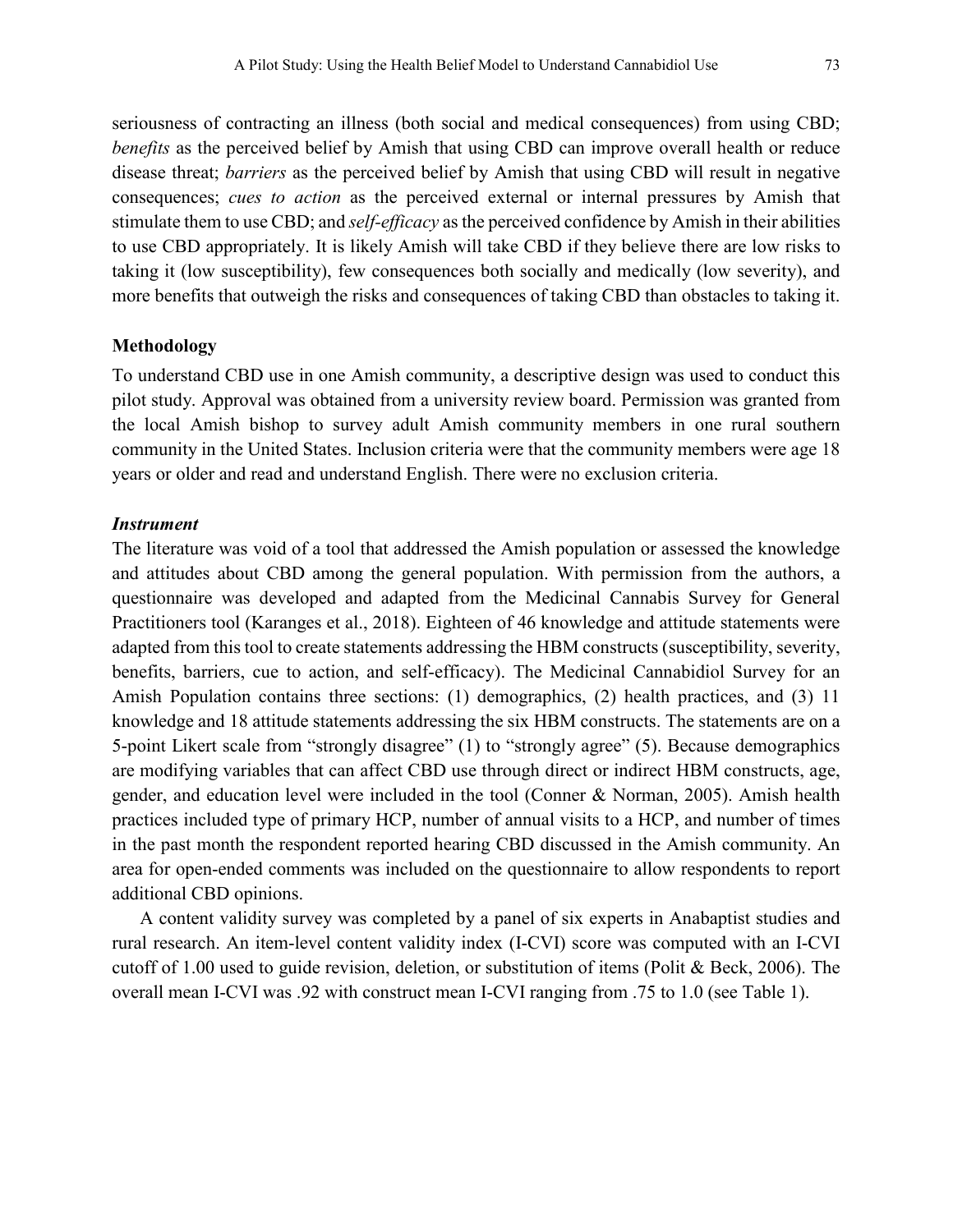|                               | M I-CVI |
|-------------------------------|---------|
| Health belief constructs      |         |
| Susceptibility (4 statements) | 1.00    |
| Severity (5 statements)       | 1.00    |
| Benefits (10 statements)      | .88     |
| Barriers (6 statements)       | 1.00    |
| Cue to action (2 statements)  | .75     |
| Self-efficacy (2 statements)  | .75     |
| Questionnaire                 | -92     |

#### **Table 1**

*Mean Item-Level Content Validity Index for Health Belief Model Constructs and Total Scale*

*Note.* I-CVI = Item-level content validity index.

## *Sample*

A convenience sample of adult Amish members was obtained from one Amish district of 20 families with approximately 60 adult members. Amish surveyed in this study are considered Old Order Amish and follow a relatively strict *Ordnung* in comparison with other Anabaptists. English is well-understood by Amish adults (Kraybill et al., 2013); thus, paper questionnaires were written in English. To solicit as many Amish respondents as possible, three copies of the questionnaire were mailed to each address with instructions inviting any household member age 18 years or older to complete a questionnaire. A cover letter with survey directions, which was signed by the bishop and the researcher, accompanied the questionnaires to encourage participation. Implied consent was indicated by return of the questionnaire.

## *Data Collection and Analysis*

Three copies of the Medicinal Cannabidiol Survey for an Amish Population questionnaire, an explanatory cover letter cosigned by the bishop and the researcher, and an informed consent were mailed to the 25 addresses received from the bishop. Five envelopes were returned as undeliverable from the U.S. Postal Service. One week later, a follow-up note card was sent to the valid 20 addresses thanking those who responded and encouraging the participation of nonresponders. A second copy of the questionnaire was enclosed with the note card, and a deadline was included. A postage-paid envelope addressed to the researcher was included in both the original and the followup mailing. Returned questionnaires remained in a collection box outside the researcher's home for 72 hours before handling to decrease the possibility of SARS-CoV-2 exposure (van Doremalen et al., 2020). All returned envelopes were destroyed after the questionnaires were removed. Five questionnaires were signed by respondents in the comment area, and all identifiable information was removed with a permanent marker.

The Statistical Analysis System (SAS) 9.4 TS was used for statistical analysis. Descriptive statistics including frequencies and ranges were used to examine data. Low levels of agreement were considered with statements answered at any level of disagreement or neutrality, or  $\leq$  3 on the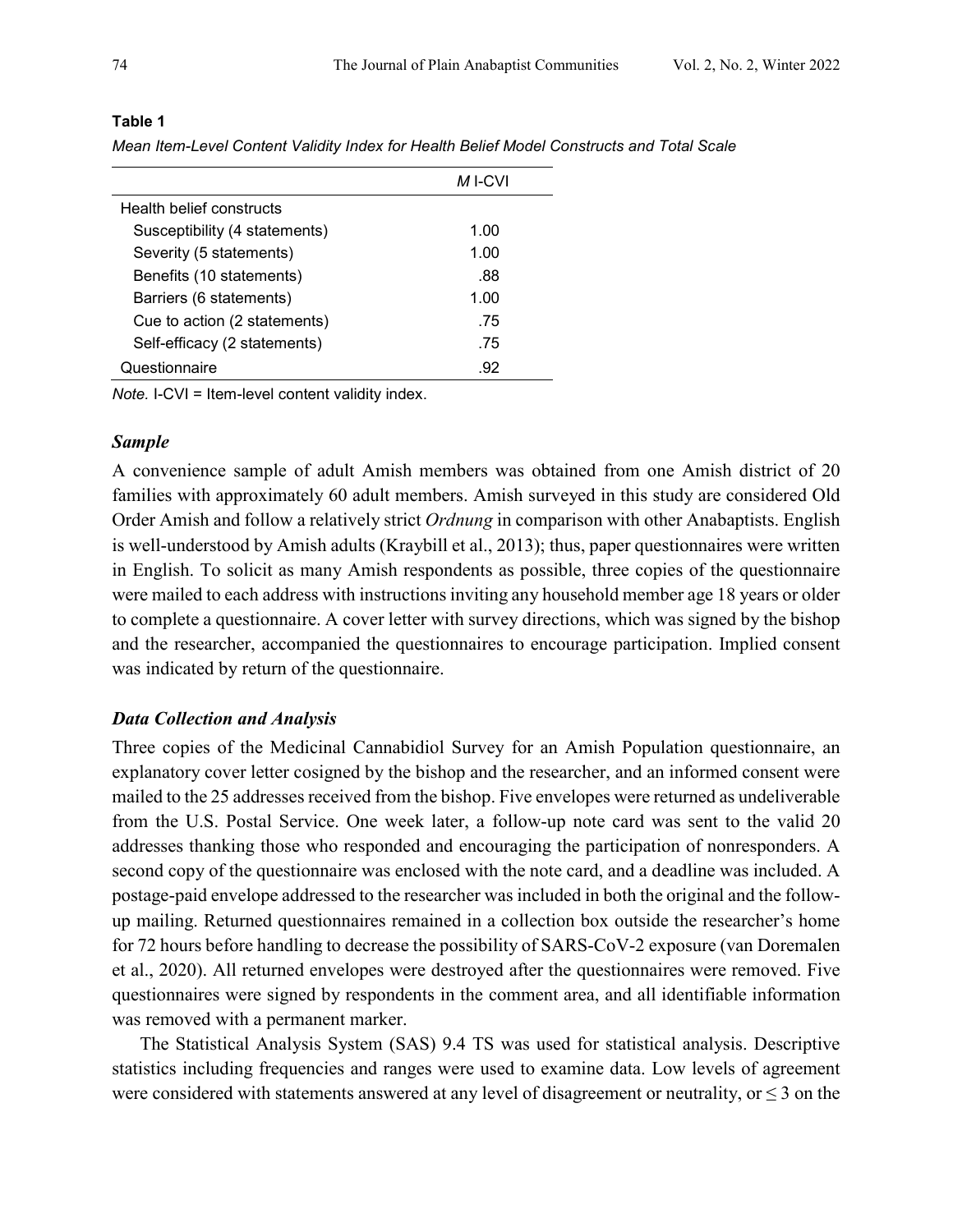Likert scale. High levels of agreement were considered when respondents answered at any level of agreement to statement items, or  $> 3$  on the Likert scale. The qualitative comments were transcribed and examined for common themes by the researcher.

## **Results**

There was an 18% response rate, with 11 of 60 of the estimated adult population returning questionnaires. The majority of respondents were  $\geq 30$  years old [63.6% (*n* = 7)], female [54.5%  $(n=6)$ ], and had an 8th grade education level [70%  $(n=7)$ ]. Physicians were reported as the most frequented PCP in ages  $\geq$  30 years [33.3% ( $n = 2$ )], while chiropractic providers were cited as the most frequented PCP by respondents ages < 30 years [50% (*n =* 2)]. The majority of respondents reported hearing discussions about the use of CBD in their local community one to five times in the past month [81.8% (*n =* 9)], with only two respondents (18.2%) reporting no discussions. Refer to Table 2 for all demographics and Table 3 for Amish health practices.

Of the four main HBM domains, the highest percentages of agreement were found in statements related to benefits, followed by barriers, susceptibility, and severity statements, respectively (see Table 4). Cue to action and self-efficacy domains represent varied motivations for Amish to use CBD and are viewed along with demographics as modifiable factors that influence the four main HBM domains.

#### **Table 2**

*Amish Demographics*

|                                         | $n$ (%) | Range     |
|-----------------------------------------|---------|-----------|
| Age in years $(n = 11)$                 |         |           |
| $<$ 30 years                            | 4(36.3) | $20 - 27$ |
| $\geq$ 30 years                         | 7(63.6) | $30 - 60$ |
| Gender ( $n = 11$ )                     |         |           |
| Male                                    | 5(45.5) |           |
| Female                                  | 6(54.5) |           |
| Highest level of education ( $n = 10$ ) |         |           |
| Less than 8th grade                     | 3(30)   |           |
| 8th grade                               | 7 (70)  |           |
| More than 8th grade                     | 0(0)    |           |

*Note. n* = total number of respondents after removing missing data.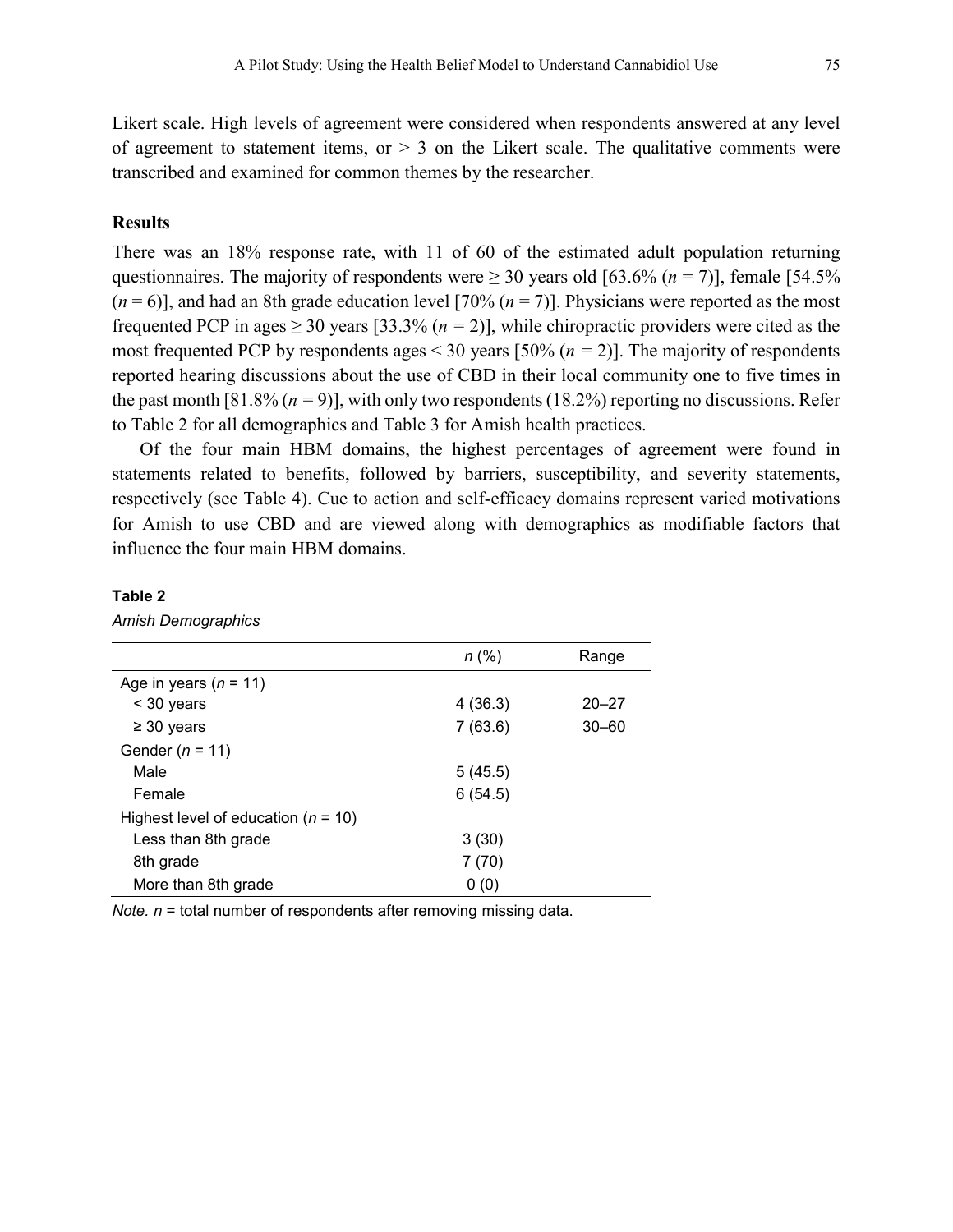|                                             | All<br>$n$ (%) | < 30 years old<br>$n$ (%) | $\geq$ 30 years old<br>$n$ (%) |
|---------------------------------------------|----------------|---------------------------|--------------------------------|
| Primary care provider $(n = 10)$            |                |                           |                                |
| Chiropractor                                | 2(20)          | 2(50)                     | 0                              |
| Community member                            | 2(20)          | 1(25)                     | 1(16.7)                        |
| Nurse practitioner                          | 1(10)          | 0                         | 1(16.7)                        |
| Physician                                   | 2(20)          | 0                         | 2(33.3)                        |
| Self                                        | 1(10)          | 0                         | 1(16.7)                        |
| None                                        | 2(20)          | 1(25)                     | 1(16.7)                        |
| Times heard discussions of CBD ( $n = 11$ ) |                |                           |                                |
| 0 times                                     | 2(18.2)        | 1(25)                     | 1(14.3)                        |
| $1-5$ times                                 | 9(81.8)        | 3(75)                     | 6(85.7)                        |
| 6-10 times                                  | O              | 0                         | 0                              |
| > 10 times                                  | $\Omega$       | 0                         | 0                              |
| Average visits to HCP per year ( $n = 11$ ) |                |                           |                                |
| $\mathbf 0$                                 | 6(54.5)        | 2(50)                     | 4(57.1)                        |
| $0 - 5$                                     | 2(18.2)        | 0                         | 2(18.2)                        |
| $1 - 3$                                     | 1(9.1)         | 0                         | 1(9.1)                         |
| $1 - 5$                                     | 1(9.1)         | 1(25)                     | 0                              |
| $5 - 10$                                    | 1(9.1)         | 1(25)                     | 0                              |

## **Table 3**

*Amish Health Practices*

*Note. n* = total number of respondents after removing missing data; CBD = cannabidiol; HCP = health care provider.

## *Susceptibility and Severity*

Amish respondents' perception of the risks (susceptibility) and possible social and medical consequences (severity) of taking CBD helps to define their decision to use or not use CBD. (See Table 4 for HBM constructs and selected statements.) Respondents disagreed with all susceptibility statements except for one. Three respondents (30%) agreed with the statement about hesitation to take CBD out of concern for varying product strengths. No respondents agreed to the susceptibility statement about not taking CBD products due to known adverse effects. Similarly, none agreed to any severity statements on the questionnaire, including the belief that there is little difference between marijuana and CBD. Low agreement was observed among all of the nine questionnaire statements that address Amish-perceived susceptibility and severity, or their perceived threat to using CBD.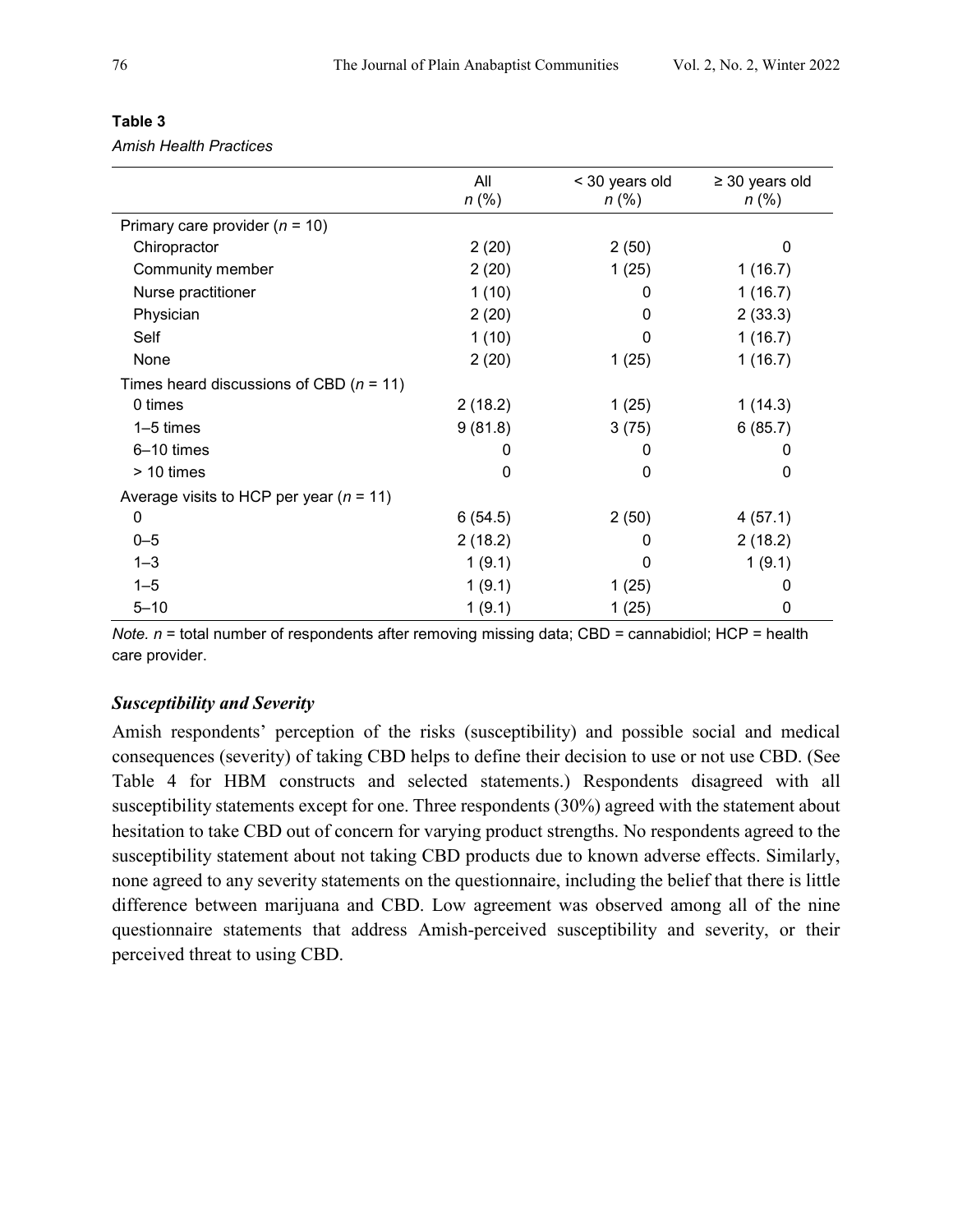## **Table 4**

*Percentages of Agreement Among HBM Constructs and Selected Construct Statements*

| HBM constructs and selected construct statements                         | n        | %        |
|--------------------------------------------------------------------------|----------|----------|
| <b>Susceptibility</b>                                                    | 11       | 7.5      |
| I would not take CBD products due to the known adverse effects           | $\Omega$ | 0        |
| Taking CBD can interact with my other medications                        | 0        | $\Omega$ |
| I hesitate to take CBD as strengths of the products may vary             | 3        | 30       |
| <b>Severity</b>                                                          | 11       | 0        |
| I am not comfortable discussing CBD use with my HCP                      | 0        | 0        |
| I would not take CBD for fear of disappointing my family/community       | 0        | 0        |
| <b>Benefits</b>                                                          | 11       | 40.0     |
| CBD is available in different forms making it easy to take               | 6        | 54.5     |
| CBD is effective in treating neurologic disorders                        | 8        | 72.7     |
| CBD is a natural product and therefore does not have any adverse effects | 6        | 54.5     |
| CBD is more effective than essential oils                                | 0        | $\Omega$ |
| There are members in Amish community who may benefit from CBD            | 7        | 63.6     |
| <b>Barriers</b>                                                          | 11       | 36.5     |
| The cost of CBD prohibits its use                                        | 10       | 90.9     |
| I cannot trust the quality of CBD as it is often diluted                 | 3        | 27.3     |
| Cue to action                                                            | 11       | 22.75    |
| I am more likely to use CBD if recommended by member of community        | 5        | 45.5     |
| I would never take CBD unless it is recommended by my HCP                | 0        | 0        |
| Self-efficacy                                                            | 11       | 50.0     |
| My knowledge of CBD has been obtained from advertisements                | 7        | 63.6     |
| I am well-informed on the risks and benefits of taking CBD               | 4        | 36.4     |

*Note.* HBM = health belief model; *n* = total number of respondents after removing missing data; CBD = cannabidiol; HCP = health care provider.

#### *Benefits and Barriers*

Benefits are described as the perceived belief by Amish that using CBD can improve their overall health or reduce their disease threat. In contrast, barriers are defined as the perceived belief by Amish that using CBD will result in negative consequences. These competing thoughts must be addressed to adequately represent the cost-benefit decision-making strategy in the HBM. The benefit statements respondents agreed with most included "CBD is effective in treating neurological disorders" [72.7% (*n =* 8)], followed by "Amish community members may benefit from CBD use"  $[63.6\% (n=7)]$ , "CBD is a natural product and therefore does not have any adverse effects" [54.5%  $(n = 6)$ ], and "CBD is available in different forms making it easy to take" [54.5%]  $(n = 6)$ ]. The barrier item that CBD cost prohibits its use had the highest agreement [90.9% ( $n =$ 10)] among all questionnaire statements. None of the respondents agreed to the statement that their HCP does not believe in the benefits of CBD. Respondents agreed to 40% of the benefit statements, only slightly outweighing their agreement to 36.5 % of barrier statements. (See Table 4.)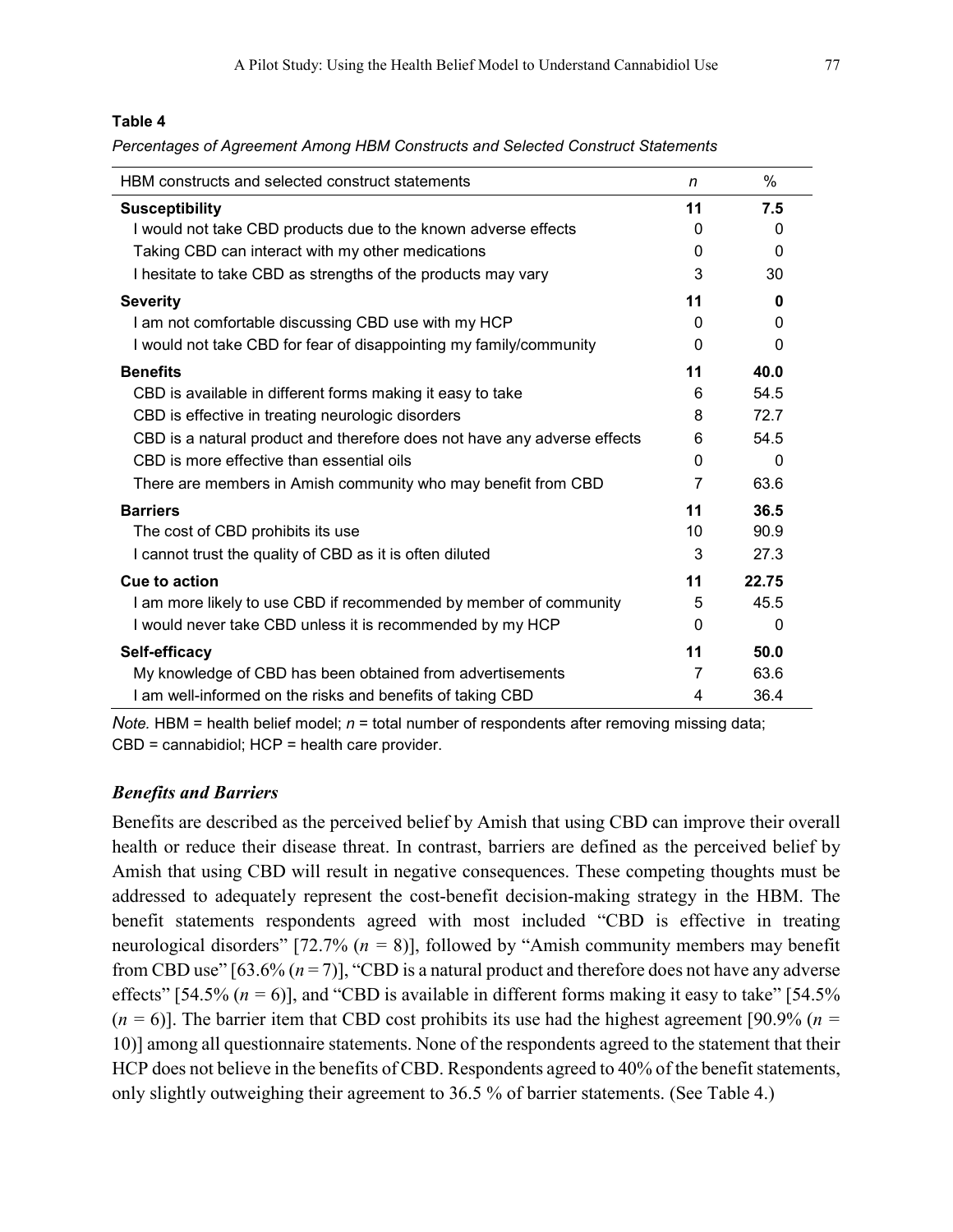#### *Cue to Action and Self-Efficacy*

Cues to action can be defined as perceived external or internal pressures by Amish that stimulate them to use CBD. Self-efficacy is defined as one's belief that a behavior or action is within one's control and can be seen with the perceived confidence by Amish in their abilities to use CBD appropriately. Table 4 identifies percentages of agreement between cue to action and self-efficacy domain statements; however, they should be viewed as independent predictive utility that may activate Amish respondents' readiness to use CBD, adding analytic perspective to the four main HBM constructs, rather than the percentage of an overall construct agreement.

## *Themes*

Five respondents made qualitative comments regarding CBD. Four themes identified from comments include (1) having limited knowledge regarding CBD with the desire to learn more about it, (2) the high cost limiting its use in the Amish community, (3) personal experience of painalleviating properties of CBD, and (4) use of CBD for children. One respondent wrote, "CBD salve and oil works wonders to relieve earache in children," while another respondent wrote, "Some use it to calm nerves, especially on children & say it really helps."

#### **Discussion**

Based on findings from this pilot study, lower percentages of agreement among perceived threat and barrier constructs contrast with higher percentages of agreement with the benefit construct statements, which suggests that, for the Amish, the perceived benefits of CBD may outweigh the perceived threat of using CBD. Amish-perceived susceptibility and severity related to CBD use can be viewed as a combined perceived threat to the use of CBD. According to the HBM, the perceived benefits of CBD must outweigh the perceived barriers and threat of CBD to use it (Conner & Norman, 2005). Amish-perceived benefits for CBD are consistent with CBD studies reporting efficacy in treating pain, anxiety, poor sleep, and depression (Chiang et al., 2012; Corroon & Phillips, 2018; Hurd et al., 2015; Kozela et al., 2017; Urits et al., 2019; Wheeler et al., 2020). However, this sample's perceived efficacy of CBD in the treatment of neurological disorders may be more difficult to generalize within Amish communities who suffer from different ailments.

Studies evaluating HBM constructs show barriers to be the most reliable predictor of behavior (Conner & Norman, 2005). Unsurprisingly, the perceived barrier of CBD cost was identified and supported by qualitative comments. Most Amish communities rely on a cash economy and value frugality (Kraybill et al., 2013). Because higher quality and possibly safer CBD may be found in more expensive products, the Amish may buy lower quality CBD or create their own tinctures that yield varying quality and results (Pavlovic et al., 2018). Furthermore, information regarding CBD regulation by the FDA is unlikely to reach Amish communities who do not access the Internet*.* Unlike studies showing Amish may underreport their CAM use to HCPs and hold negative attitudes toward outside HCPs (Garrett-Wright et al., 2016; Reiter et al., 2009; Sharpnack et al.,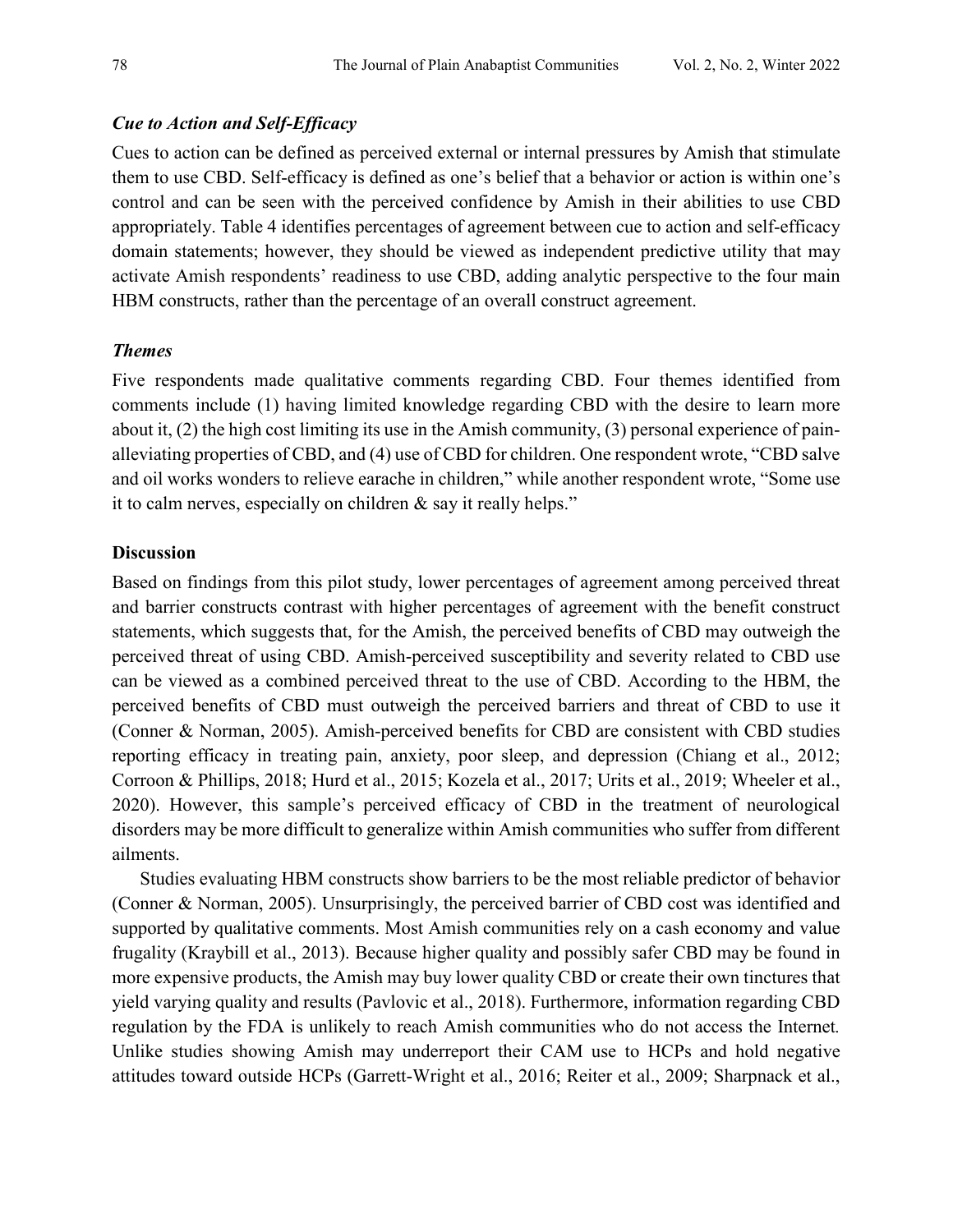2010), respondents in this study reported low levels of agreement with discomfort in discussing CBD with HCPs.

Most of the Amish reported not visiting their HCP in the past year. Infrequent visits to an HCP may be related to cultural views about health being more strongly affected by fate than by the control of others, frugality related to health-related costs, and belief that faith and humility take precedence over the credentials and status of medical providers (Armer & Radina, 2006; Kraybill et al., 2013). Discussions regarding CBD use among community members and use of physicians as HCPs were reported more frequently among Amish adults 30 years or older, suggesting this age group may have more comorbidities and/or indications for CBD use. Based on research by Reed et al. (2015), Amish respondents with a known medical condition were more likely to see a physician than non-physician providers.

Self-efficacy and cue to action have been suggested as strong independent predictors for health behavioral action (Conner & Norman, 2005). Amish respondents did not feel their HCP needed to recommend CBD before use and were more likely to use CBD if recommended by a member of the Amish community. These findings are supported by previous research, which suggests Amish rely on their community for health advice (Farrar et al., 2018; Gillum et al., 2011; Purnell, 2021). Qualitative comments wishing for more information on CBD and the agreement that they are not well-informed on the risks and benefits of taking CBD were found in this sample of Amish adults. Amish reported lower agreement with being well informed on the risks and benefits of CBD and higher levels of agreement with obtaining knowledge of CBD from advertisements. These findings increase the concern for their safe and appropriate use of CBD.

#### **Strengths and Limitations**

Accessing an Old Order Amish community, whose inaccessibility has been a barrier for researchers and amid the SARS-CoV-2 pandemic, is a strength of this study (Colyer et al., 2017). In addition, the novel tool developed for this study based on HBM constructs is timely, with CBD only recently becoming legalized, and is ideal for use in future Amish research. The small sample size and use of a convenience sample limits generalizability of the findings. This study was conducted in August 2020 during the SARS-CoV-2 pandemic. The researcher was unable to conduct the originally intended face-to-face survey, a method used in many Amish-related studies to build trusting relationships within the community (Colyer et al., 2017; Hillier et al., 2014). Another unfortunate drawback to the use of a convenience sample in this survey-based study was undercoverage of this Amish community due to nonresponse bias. Amish member addresses used for this sample were provided by the Amish bishop, which may have influenced voluntary bias. It is unknown if any Amish respondents were involved in hemp farming at the time of this study. Hemp farmers may represent a volunteer bias with strong opinions on the benefits of CBD. Social desirability should be considered as a limitation to this study as it is not yet known if CBD use among Amish aligns with their socioreligious values and may skew their responses given this small sample size in a tight-knit community. Similarly, response bias cannot be excluded as much is unknown about Amish feelings toward CBD and survey response options may be considered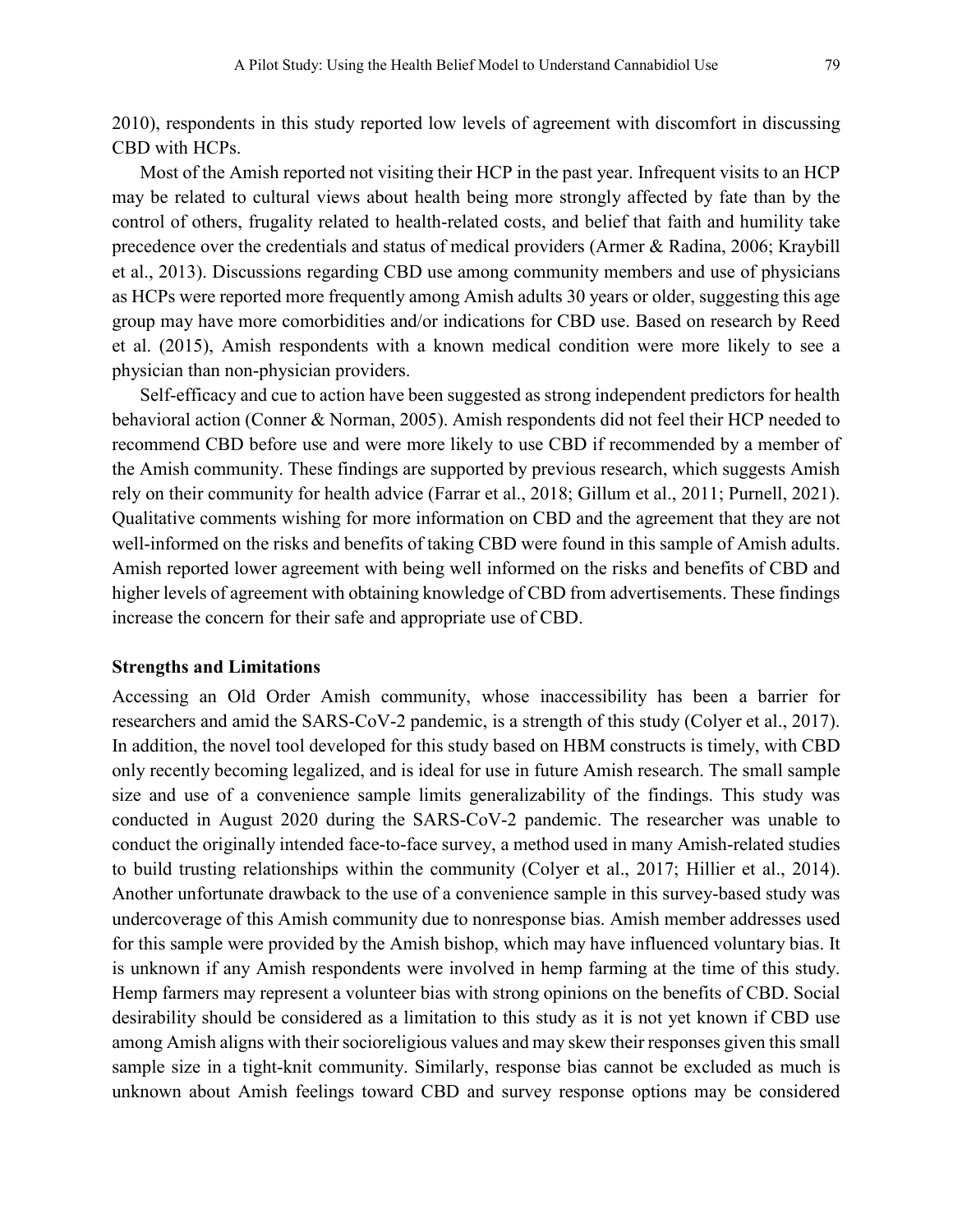leading. Further, the study may have interrupted the community's farming practices in August and taking the time to complete this questionnaire may not have been a priority.

#### **Implications**

The most important implication for future research would be to replicate this study with a larger Amish sample. A comparative study of Amish from several different Amish church districts may reveal a more distinct cultural heterogeneity in the adoption of CBD as a CAM. This would include exploring associations or differences related to age, exposure to hemp farming, and conflicting government regulations. The use of focus groups in a qualitative study may be necessary to fully explore Amish perceptions of CBD as a new and evolving CAM. Personal interviews with Amish individuals can capture the lived experience of their use of CBD, including CBD preference over other CAMs, where they first learned of CBD, preparations used, origin of CBD products used, and self-reported indications for its use, adding to the knowledge of how CBD information has been diffused in this population. Their apparent knowledge deficit related to CBD and comments requesting more information on CBD products implies their combined interest and hesitation in using CBD. Amish people may wait to seek care from outside HCPs after trying CAM and other community resources; however, those who consult HCPs may value advice on CBD efficacy. A study addressing their knowledge deficit with an educational intervention may be revealing and thus guide HCPs on how to educate their Amish patients regarding safe CBD use. The implications of marijuana legalization within Amish society must be considered in the future, with legislative leniency regarding CBD accessibility within the United States increasing Amish exposure to CBD as a CAM. Examining the evolving trends in CBD use among Amish is important to research as their relative separation from mainstream society leaves them vulnerable to trying new CAMs without professional guidance.

#### **Conclusion**

CBD benefits appear to outweigh barriers, yet the perceived high cost of CBD may have more impact in limiting its safe use. Amish cultural principles of frugality and practicality may lead them to use lower quality CBD products, either manufactured as home tinctures or purchased at a lower cost. Amish use of CBD with little knowledge of its efficacy and safety is worrisome given their heavy reliance on their community for recommendation of CBD observed in this study. The absence of evidence in this study regarding Amish-perceived CBD use and lack of relevant CBD research among other populations reveals a major gap in the literature and need for further research to evaluate the knowledge, attitudes, and potential HCP barriers to CBD among Amish and other Plain Anabaptist communities.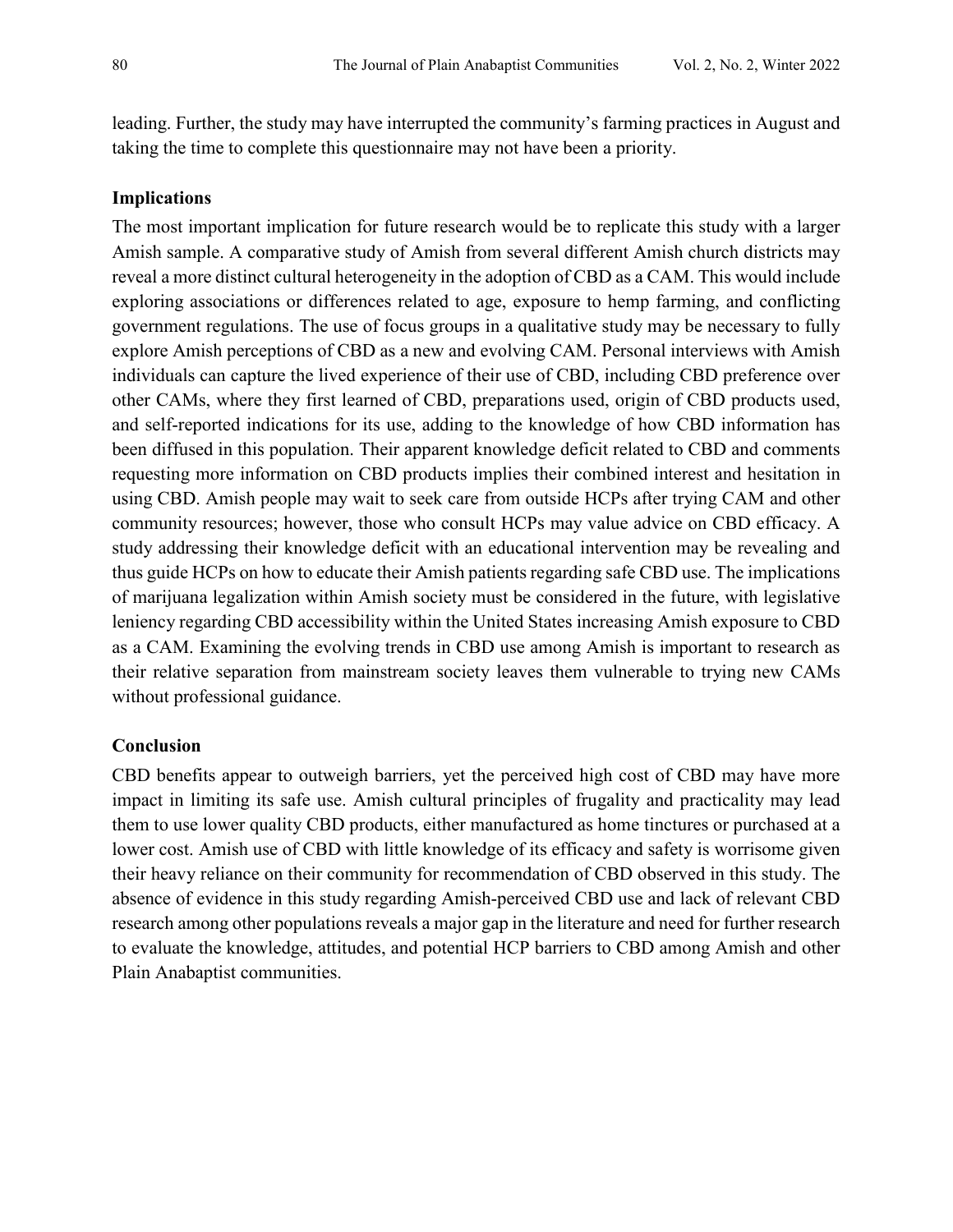## **References**

- Armer, J. M., & Radina, M. E. (2006). Definition of health and health promotion behaviors among midwestern Old Order Amish families. *Journal of Multicultural Nursing & Health*, *12*(3), 44–53.<http://docshare01.docshare.tips/files/25855/258553532.pdf>
- Ballou, L. (2004). Amish medicinal beliefs, practices, and practitioners: Medical hegemony and its role in Amish medical decision-making. *High Plains Applied Anthropologist*, *24*(2), 174– 184. [https://hpsfaa.wildapricot.org/Resources/Documents/AppliedAnthropologist-](https://hpsfaa.wildapricot.org/Resources/Documents/AppliedAnthropologist-2004/fall2004/Amish%20Medicinal%20Beliefs,%20Practices,%20and%20Practitioners-%20Medical%20Hegemony%20and%20its%20Role%20in%20Amish%20Medical%20Decision-Making.pdf)[2004/fall2004/Amish%20Medicinal%20Beliefs,%20Practices,%20and%20Practitioners-](https://hpsfaa.wildapricot.org/Resources/Documents/AppliedAnthropologist-2004/fall2004/Amish%20Medicinal%20Beliefs,%20Practices,%20and%20Practitioners-%20Medical%20Hegemony%20and%20its%20Role%20in%20Amish%20Medical%20Decision-Making.pdf) [%20Medical%20Hegemony%20and%20its%20Role%20in%20Amish%20Medical%20Decis](https://hpsfaa.wildapricot.org/Resources/Documents/AppliedAnthropologist-2004/fall2004/Amish%20Medicinal%20Beliefs,%20Practices,%20and%20Practitioners-%20Medical%20Hegemony%20and%20its%20Role%20in%20Amish%20Medical%20Decision-Making.pdf) [ion-Making.pdf](https://hpsfaa.wildapricot.org/Resources/Documents/AppliedAnthropologist-2004/fall2004/Amish%20Medicinal%20Beliefs,%20Practices,%20and%20Practitioners-%20Medical%20Hegemony%20and%20its%20Role%20in%20Amish%20Medical%20Decision-Making.pdf)
- Bonn-Miller, M. O., Loflin, M. J. E., Thomas, B. F., Marcu, J. P., Hyke, T., & Vandrey, R. (2017). Labeling accuracy of cannabidiol extracts sold online. *JAMA, 318*(17),1708–1709. <https://doi.org/10.1001/jama.2017.11909>
- Chandra, S., Lata, H., & ElSohly, M. (Eds.). (2017). *Cannabis sativa L.—botany and biotechnology*. Springer.<https://doi.org/10.1007/978-3-319-54564-6>
- Chiang, C. Y., Sessle, B. J., & Dostrovsky, J. O. (2012). Role of astrocytes in pain. *Neurochemical Research*, *37*(11), 2419–2431.<https://doi.org/10.1007/s11064-012-0801-6>
- Colyer, C., Anderson, C., Stein, R., Donnermeyer, J., & Wasao, S. (2017). Reviving the demographic study of the Amish. *Journal of Amish and Plain Anabaptist Studies*, *5*(1), 96– 119.<https://doi.org/10.18061/1811/81073>
- Conner, M., & Norman, P. (Eds.). (2005). *Predicting health behaviour: Research and practice with social cognition models* (2nd ed.). Open University Press. [https://iums.ac.ir/files/hshe](https://iums.ac.ir/files/hshe-soh/files/predicting_Health_beh_avior(1).pdf)soh/files/predicting Health beh avior(1).pdf
- Corroon, J., & Phillips, J. A. (2018). A cross-sectional study of cannabidiol users. *Cannabis and Cannabinoid Research*, *3*(1), 152–161.<https://doi.org/10.1089/can.2018.0006>
- Cuyún Carter, G. B., Katz, M. L., Ferketich, A. K., Clinton, S. K., Grainger, E. M., Paskett, E. D., & Bloomfield, C. D. (2012). The use of daily aspirin, nutritional supplements, and alternative medications among Amish and non-Amish living in Ohio Appalachia. *Nutrition and Cancer*, *64*(7), 911–918.<https://doi.org/10.1080/01635581.2012.714046>
- Deodhar, M., Al Rihani, S. B., Arwood, M. J., Darakjian, L., Dow, P., Turgeon, J., & Michaud, V. (2020). Mechanisms of CYP450 inhibition: Understanding drug-drug interactions due to mechanism-based inhibition in clinical practice. *Pharmaceutics*, *12*(9), 846. <https://doi.org/10.3390/pharmaceutics12090846>
- Ekor, M. (2014). The growing use of herbal medicines: Issues relating to adverse reactions and challenges in monitoring safety. *Frontiers in Pharmacology*, *4*(177), 1–10. <https://doi.org/10.3389/fphar.2013.00177>
- Farrar, H. M., Kulig, J. C., & Sullivan-Wilson, J. (2018). Older adult caregiving in the Amish: An integrative review. *Journal of Cultural Diversity*, *25*(2), 54–65.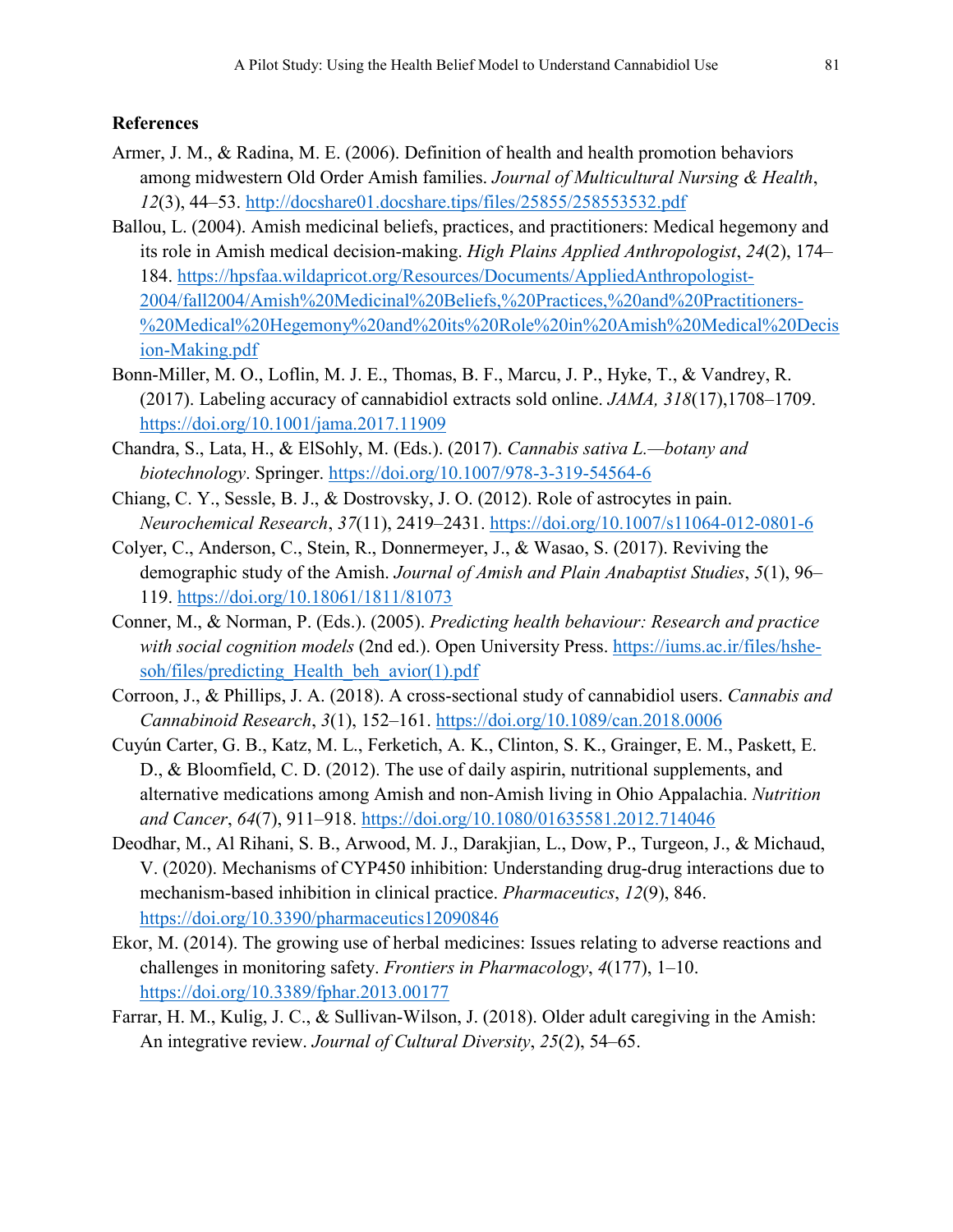- Garner, D. B. (2014). Theories from the behavioral sciences. In M. McEwen & E. M. Wills (Eds.), *Theoretical basis for nursing* (4th ed., pp. 305–330). Wolters Kluwer. [https://zu.edu.jo/UploadFile/Library/E\\_Books/Files/LibraryFile\\_171030\\_28.pdf](https://zu.edu.jo/UploadFile/Library/E_Books/Files/LibraryFile_171030_28.pdf)
- Garrett-Wright, D., Main, M. E., & Jones, M. S. (2016). Anabaptist community members' perceptions and preferences related to healthcare. *Journal of Amish and Plain Anabaptist Studies*, *4*(2),187–200.<https://doi.org/10.18061/1811/79932>
- Gillum, D. R., Staffileno, B. A., Schwartz, K. S., Coke, L., Fogg, L. & Reiling, D. (2011). Cardiovascular disease in the Amish. *Holistic Nursing Practice*, *25*(6), 289–297. <https://doi.org/10.1097/HNP.0b013e318232c58d>
- Hemp Farming Act of 2018, 7 U.S.C. § 1-7.1 (2018). [https://www.congress.gov/bill/115th](https://www.congress.gov/bill/115th-congress/house-bill/5485/text)[congress/house-bill/5485/text](https://www.congress.gov/bill/115th-congress/house-bill/5485/text)
- Hillier, A., Cannuscio, C. C., Griffin, L., Thomas, N., & Glanz, K. (2014). The value of conducting door-to-door surveys. *International Journal of Social Research Methodology*, *17*(3), 285–302.<https://doi.org/10.1080/13645579.2012.733173>
- Hurd, Y., Yoon, M., Manini, A., Hernandez, S., Olmedo, R., Ostman, M., & Jutras-Aswad, D. (2015). Early phase in the development of cannabidiol as a treatment for addiction: Opioid relapse takes initial center stage. *Neurotherapeutics*, *12*(4), 807–815. <https://doi.org/10.1007/s13311-015-0373-7>
- Iffland, K., & Grotenhermen, F. (2017). An update on safety and side effects of cannabidiol: A review of clinical data and relevant animal studies. *Cannabis and Cannabinoid Research, 2*(1), 139–154.<https://doi.org/10.1089/can.2016.0034>
- Janz, N. K., & Becker, M. H. (1984). The health belief model: A decade later. *Health Education & Behavior*, *11*(1), 1–47.<https://doi.org/10.1177/109019818401100101>
- Karanges, E. A., Suraev, A., Elias, N., Manocha, R., & McGregor, I. S. (2018). Knowledge and attitudes of Australian general practitioners towards medicinal cannabis: A cross-sectional survey. *BMJ Open*, *8*(7), e022101.<https://doi.org/10.1136/bmjopen-2018-022101>
- Kozela, E., Juknat, A., & Vogel, Z. (2017). Modulation of astrocyte activity by cannabidiol, a nonpsychoactive cannabinoid. *International Journal of Molecular Sciences*, *18*(8),1669. <https://doi.org/10.3390/ijms18081669>
- Kraybill, D. B., Johnson-Weiner, K. M., & Nolt, S. M. (2013). *The Amish*. Johns Hopkins University Press.
- Kruger, D. J., & Kruger, J. S. (2019). Medical cannabis users' comparisons between medical cannabis and mainstream medicine. *Journal of Psychoactive Drugs*, *51*(1), 31–36. <https://doi.org/10.1080/02791072.2018.1563314>
- National Conference of State Legislatures. (2020, April 16). *State industrial hemp statutes*. [https://www.ncsl.org/research/agriculture-and-rural-development/state-industrial-hemp](https://www.ncsl.org/research/agriculture-and-rural-development/state-industrial-hemp-statutes.aspx)[statutes.aspx](https://www.ncsl.org/research/agriculture-and-rural-development/state-industrial-hemp-statutes.aspx)
- Pavlovic, R., Nenna, G., Calvi, L., Panseri, S., Borgonovo, G., Giupponi, L., Cannazza, G., & Giorgi, A. (2018). Quality traits of "cannabidiol oils": Cannabinoids content, terpene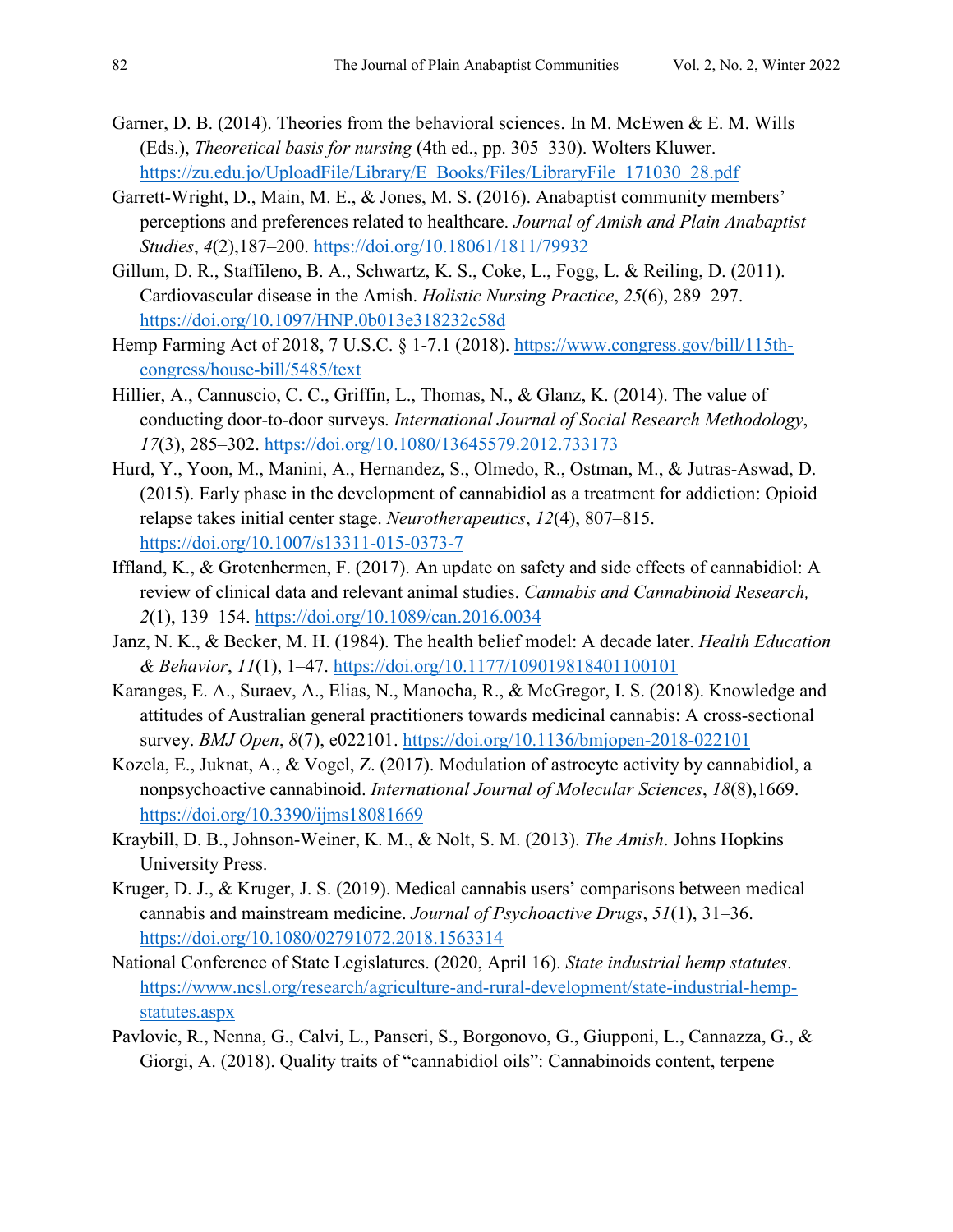fingerprint, and oxidation stability of European commercially available preparations. *Molecules*, *23*(5), 1230.<https://doi.org/10.3390/molecules23051230>

- Polit, D., & Beck, C. (2006). The content validity index: Are you sure you know what's being reported? Critique and recommendations. *Research in Nursing & Health*, *29*(5), 489–497. <https://doi.org/10.1002/nur.20147>
- Purnell, L. (2021). Amish literature review. *Journal of Nursing and Researchers*, *2*(5), 66–83. [https://www.scieniqpublishers.com/wp-content/uploads/2021/08/Amish-Literature-Review-](https://www.scieniqpublishers.com/wp-content/uploads/2021/08/Amish-Literature-Review-2021.pdf)[2021.pdf](https://www.scieniqpublishers.com/wp-content/uploads/2021/08/Amish-Literature-Review-2021.pdf)
- Reed, R. M., Reed, A. W., McArdle, P. F., Miller, M., Pollin, T. I., Shuldiner, A. R., Steinle, N. I., & Mitchell, B. D. (2015). Vitamin and supplement use among Old Order Amish: Sexspecific prevalence and associations with use. *Journal of the Academy of Nutrition and Dietetics*, *115*(3), 397–405.e3.<https://doi.org/10.1016/j.jand.2014.08.020>
- Reiter, P. L., Katz, M. L., Ferketich, A. K., Paskett, E. D., Clinton, S. K., & Bloomfield, C. D. (2009). Complementary and alternative medicine use among Amish and non-Amish residents of Ohio Appalachia. *Online Journal of Rural Nursing & Health Care*, *9*(2), 33–44. <https://doi.org/10.14574/ojrnhc.v9i2.84>
- Rohr, J. M., Spears, K. L., Geske, J., Khandalavala, B., & Lacey, M. J. (2019). Utilization of health care resources by the Amish of a rural county in Nebraska. *Journal of Community Health*, 44, 1090–1097.<https://doi.org/10.1007/s10900-019-00696-9>
- Romano, L., & Hazekamp, A. (2013). Cannabis oil: Chemical evaluation of an upcoming cannabis-based medicine. *Cannabinoids*, *7*(1), 1–11. [https://www.cannabis](https://www.cannabis-med.org/data/pdf/en_2013_01_1.pdf)[med.org/data/pdf/en\\_2013\\_01\\_1.pdf](https://www.cannabis-med.org/data/pdf/en_2013_01_1.pdf)
- Schoessow, C. (2014). *An assessment of Old Order Amish general health beliefs, practices, and health-seeking behaviors in Clark County, Wisconsin* (UMI No. 3579982) [Doctoral dissertation, Medical University of South Carolina]. ProQuest Dissertations and Theses.
- Sharpnack, P. A., Quinn Griffin, M. T., Benders, A. M., & Fitpatrick, J. J. (2010). Spiritual and alternative healthcare practices of the Amish. *Holistic Nursing Practice, 24*(2)*,* 64–72. <https://doi.org/10.1097/HNP.0b013e3181d39ade>
- Troutt, W. D., & DiDonato, M. D. (2015). Medical cannabis in Arizona: Patient characteristics, perceptions, and impressions of medical cannabis legalization. *Journal of Psychoactive Drugs*, *47*(4), 259–266.<https://doi.org/10.1080/02791072.2015.1074766>
- Urits, I., Borchart, M., Hasegawa, M., Kochanski, J., Orhurhu, V., & Viswanath, O. (2019). An update of current cannabis-based pharmaceuticals in pain medicine. *Pain and Therapy*, *8*(1), 41–51. <https://doi.org/10.1007/s40122-019-0114-4>
- U.S. Food and Drug Administration. (2020). *FDA and cannabis: Research and drug approval process*. [https://www.fda.gov/news-events/public-health-focus/fda-and-cannabis-research](https://www.fda.gov/news-events/public-health-focus/fda-and-cannabis-research-and-drug-approval-process)[and-drug-approval-process](https://www.fda.gov/news-events/public-health-focus/fda-and-cannabis-research-and-drug-approval-process)
- U.S. Food and Drug Administration. (2021). *FDA regulation of cannabis and cannabis-derived products, including cannabidiol (CBD).* [https://www.fda.gov/news-events/public-health](https://www.fda.gov/news-events/public-health-focus/fda-regulation-cannabis-and-cannabis-derived-products-including-cannabidiol-cbd)[focus/fda-regulation-cannabis-and-cannabis-derived-products-including-cannabidiol-cbd](https://www.fda.gov/news-events/public-health-focus/fda-regulation-cannabis-and-cannabis-derived-products-including-cannabidiol-cbd)